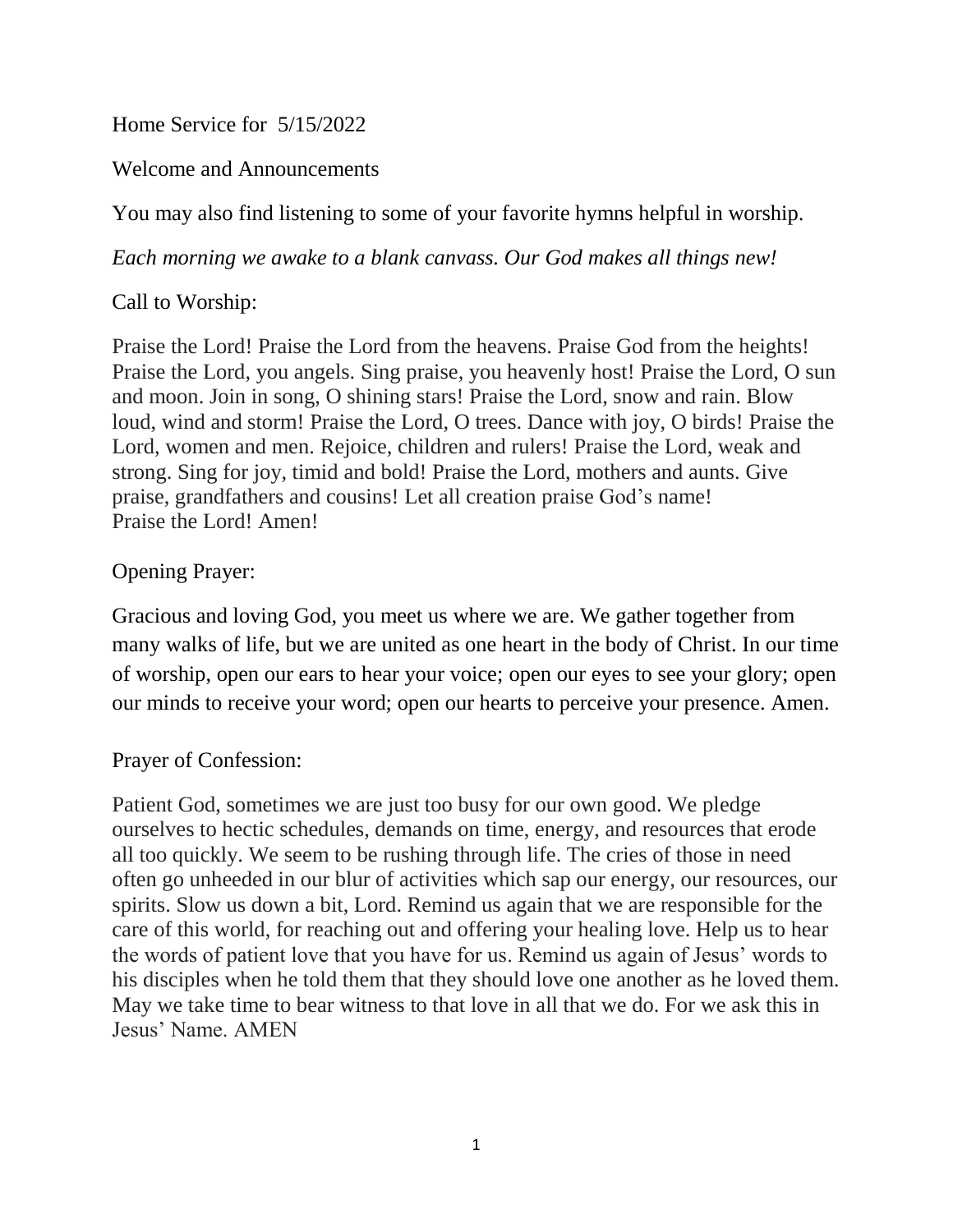#### Words of Assurance

*Wherever you are, Christ is with you. You are beloved of God and God's care will always surround you. Be at peace and rejoice! AMEN.*

Read Psalm 148

Praise the LORD.<sup>[\[a\]](https://www.biblegateway.com/passage/?search=Psalm+148&version=NIV#fen-NIV-16373a)</sup> Praise the LORD from the heavens; praise him in the heights above. <sup>2</sup> Praise him, all his angels; praise him, all his heavenly hosts. **3** Praise him, sun and moon; praise him, all you shining stars. **4** Praise him, you highest heavens and you waters above the skies. <sup>5</sup>Let them praise the name of the LORD, for at his command they were created, <sup>6</sup> and he established them for ever and ever he issued a decree that will never pass away. <sup>7</sup> Praise the LORD from the earth, you great sea creatures and all ocean depths, **8** lightning and hail, snow and clouds, stormy winds that do his bidding, **9** you mountains and all hills, fruit trees and all cedars, **<sup>10</sup>** wild animals and all cattle, small creatures and flying birds, **<sup>11</sup>** kings of the earth and all nations, you princes and all rulers on earth, **12** young men and women, old men and children. <sup>13</sup> Let them praise the name of the LORD, for his name alone is exalted; his splendor is above the earth and the heavens. <sup>14</sup> And he has raised up for his people a horn,<sup>[\[b\]](https://www.biblegateway.com/passage/?search=Psalm+148&version=NIV#fen-NIV-16386b)</sup> the praise of all his faithful servants, of Israel, the people close to his heart. Praise the LORD.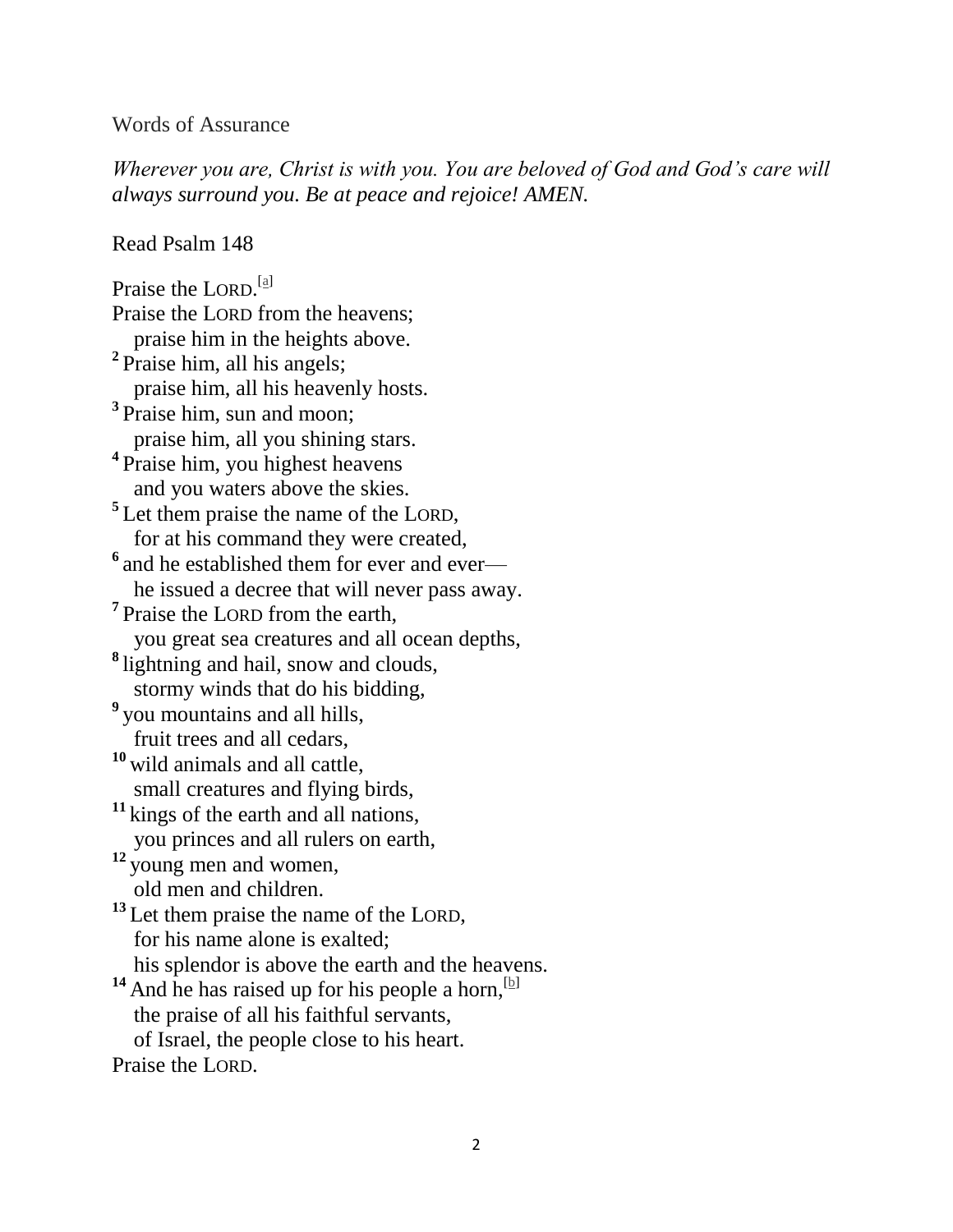Prayers of the People:

*When the news is loudly proclaiming anger, hostility, hatred, we are called by Christ to love one another. How hard that is, O Lord! Prejudice abounds in our*  land, and it is our shame, as we proclaim our faith in you. You call us to love one *another, but we put conditions on that love: some of these conditions regard race, economic status, gender, age, nationality. It is easy to love people with whom we feel comfortable. It is more difficult to love those who are different from us. And that, O Lord, is our dilemma. Teach us how to love and accept the diversity in our land. Help us to treasure each other for the wondrous gifts and talents each person has. Sharpen our ears to hear words of love when whispered and shouted. Tune our hearts to your healing message of acceptance and compassion for all. Help us to be the people of the Resurrection - who have been freed from the bonds of death. We place our lives in your care, merciful Lord. AMEN.*

# Lord's Prayer

Our Father, who art in heaven, hallowed be Thy name. Thy Kingdom come, Thy will be done, on earth as it is in heaven. Give us this day, our daily bread. And forgive us our trespasses, as we forgive those who trespass against us. And lead us not into temptation, but deliver us from evil. For Thine is The kingdom, and the power and the glory forever and ever. AMEN

Read the Lesson: Acts 11:1-18

The apostles and the believers throughout Judea heard that the Gentiles also had received the word of God. **<sup>2</sup>** So when Peter went up to Jerusalem, the circumcised believers criticized him **<sup>3</sup>** and said, "You went into the house of uncircumcised men and ate with them."

<sup>4</sup> Starting from the beginning, Peter told them the whole story: <sup>5</sup> "I was in the city of Joppa praying, and in a trance I saw a vision. I saw something like a large sheet being let down from heaven by its four corners, and it came down to where I was.<sup>6</sup> I looked into it and saw four-footed animals of the earth, wild beasts, reptiles and birds. **<sup>7</sup>** Then I heard a voice telling me, 'Get up, Peter. Kill and eat.' <sup>8</sup> "I replied, 'Surely not, Lord! Nothing impure or unclean has ever entered my mouth.'

<sup>9</sup> "The voice spoke from heaven a second time, 'Do not call anything impure that God has made clean.' **<sup>10</sup>** This happened three times, and then it was all pulled up to heaven again.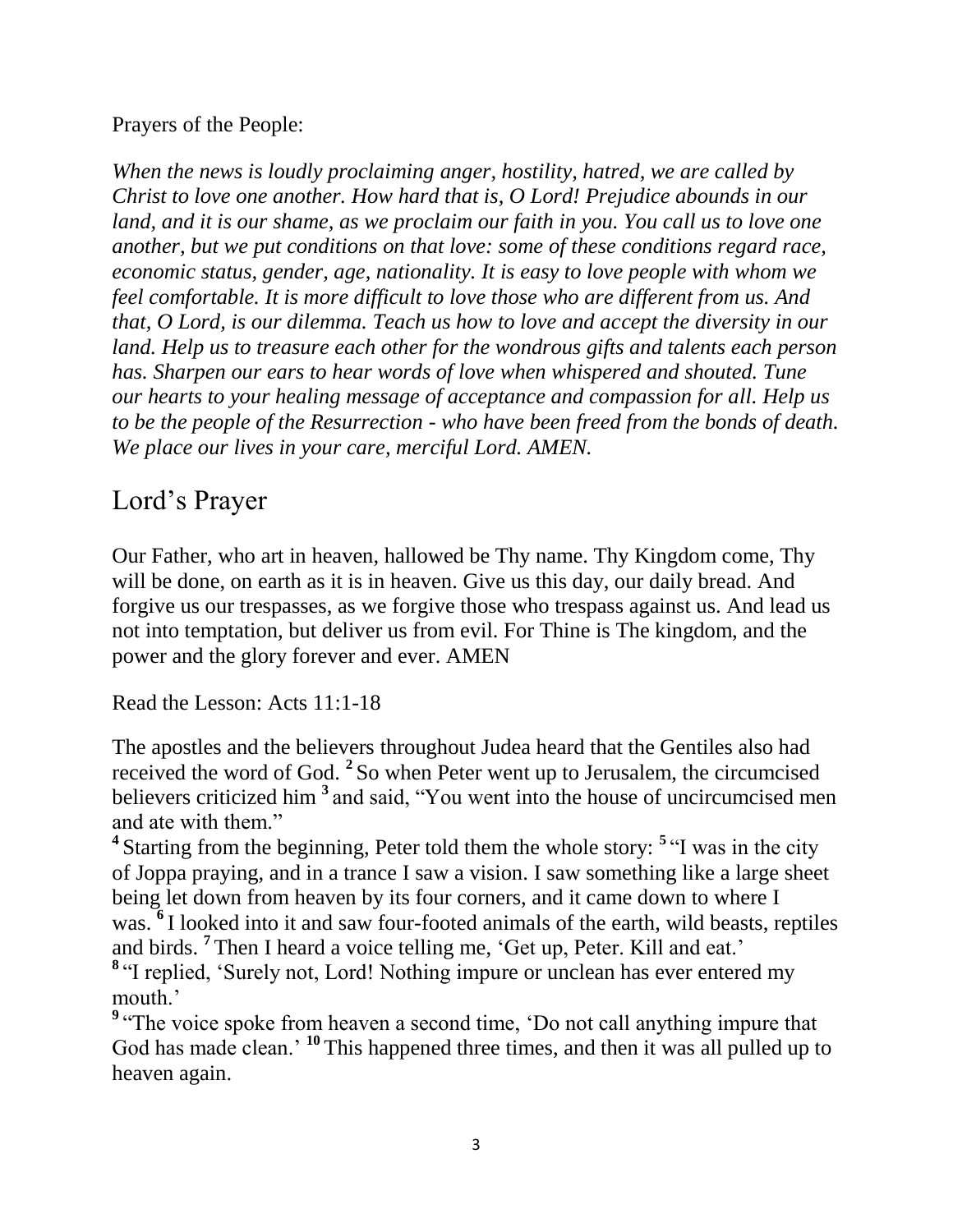**<sup>11</sup>** "Right then three men who had been sent to me from Caesarea stopped at the house where I was staying. **<sup>12</sup>** The Spirit told me to have no hesitation about going with them. These six brothers also went with me, and we entered the man's house. **<sup>13</sup>** He told us how he had seen an angel appear in his house and say, 'Send to Joppa for Simon who is called Peter. **<sup>14</sup>** He will bring you a message through which you and all your household will be saved.'

<sup>15</sup> "As I began to speak, the Holy Spirit came on them as he had come on us at the beginning. **<sup>16</sup>** Then I remembered what the Lord had said: 'John baptized with<sup>[\[a\]](https://www.biblegateway.com/passage/?search=Acts+11%3A1-18&version=NIV#fen-NIV-27324a)</sup> water, but you will be baptized with<sup>[\[b\]](https://www.biblegateway.com/passage/?search=Acts+11%3A1-18&version=NIV#fen-NIV-27324b)</sup> the Holy Spirit.<sup>'</sup> <sup>17</sup> So if God gave them the same gift he gave us who believed in the Lord Jesus Christ, who was I to think that I could stand in God's way?"

**<sup>18</sup>** When they heard this, they had no further objections and praised God, saying, "So then, even to Gentiles God has granted repentance that leads to life."

Read the Epistle Lesson: Revelation 21:1-6

Then I saw "a new heaven and a new earth," $\frac{[a]}{[a]}$  $\frac{[a]}{[a]}$  $\frac{[a]}{[a]}$  for the first heaven and the first earth had passed away, and there was no longer any sea. **<sup>2</sup>** I saw the Holy City, the new Jerusalem, coming down out of heaven from God, prepared as a bride beautifully dressed for her husband. **<sup>3</sup>** And I heard a loud voice from the throne saying, "Look! God's dwelling place is now among the people, and he will dwell with them. They will be his people, and God himself will be with them and be their God. **<sup>4</sup>** 'He will wipe every tear from their eyes. There will be no more death<sup>, [\[b\]](https://www.biblegateway.com/passage/?search=Revelation+21%3A1-6&version=NIV#fen-NIV-31058b)</sup> or mourning or crying or pain, for the old order of things has passed away."

<sup>5</sup> He who was seated on the throne said, "I am making everything new!" Then he said, "Write this down, for these words are trustworthy and true."

**<sup>6</sup>** He said to me: "It is done. I am the Alpha and the Omega, the Beginning and the End. To the thirsty I will give water without cost from the spring of the water of life.

Read the Gospel Lesson: John 13:31-35

When he was gone, Jesus said, "Now the Son of Man is glorified and God is glorified in him.  $32$  If God is glorified in him,  $\left[ \frac{a}{2} \right]$  God will glorify the Son in himself, and will glorify him at once.

**<sup>33</sup>** "My children, I will be with you only a little longer. You will look for me, and just as I told the Jews, so I tell you now: Where I am going, you cannot come.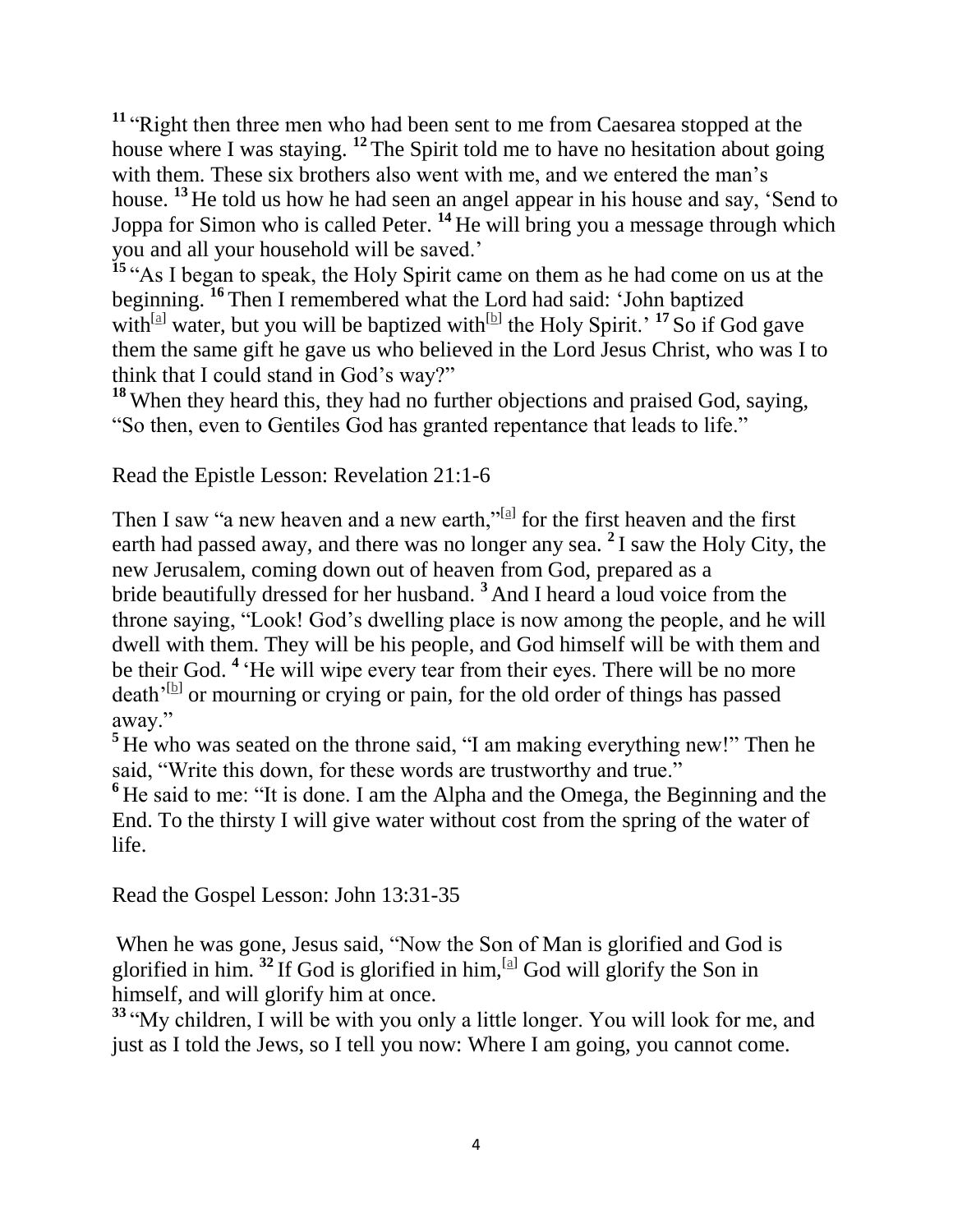**<sup>34</sup>** "A new command I give you: Love one another. As I have loved you, so you must love one another. **<sup>35</sup>** By this everyone will know that you are my disciples, if you love one another."

### Message

Today's scriptures proclaim both the power of God, who creates all that is, and the love of God for all people. Through a vision, God shows Peter that the Gentiles are to be included in the promises of Jesus Christ. The psalmist calls all creation to praise its creator. In Revelation, we hear that God's home is among people and we receive the promise that grief will be no more. In John's Gospel, Jesus gives his disciples the commandment to love one another.

Love is four letters long, but it is probably the most difficult word to understand in the English language. This word has caused more thorns in peoples' sides, it has divided more people and families into different groups, it has as many different meanings to it as people who think about the word, love. Love has made heroes out of ordinary people, it has been the source of tension, the source of doubt, the source of wonderment for many centuries. Love, a simple but most complex of words. For this word, love has allowed people to change the course of history, it has allowed nations to go to war, it has allowed mankind to advance in its compassion and kindness to one another, but for all of its qualities, this word love is probably the most misunderstood, the less understood, the most highly charged word in our English language.

Jesus is talking about this word, love, in our gospel lesson. He says "A new commandment I give to you, that you love one another even as I have loved you, that you also love one another." Jesus says love one another. So, why does he command us to love? Notice who Jesus was addressing when he gave this commandment. He was addressing his disciples, people who were already part of his family, people who had experienced his grace, people who were in a relationship to him. The new command has nothing to do with life or becoming a child of God. Christ has forgiven us and given us life before we even thought of obeying him.

It is a command to us as members of God's family. Only here does Jesus addressed his disciples as "little children. He is speaking to them as part of the family, not as people who are seeking admission. He is not telling them or us how to become members but how we are to act as family members. We become members of God's family not by obeying his commands but by receiving the new birth He gives us.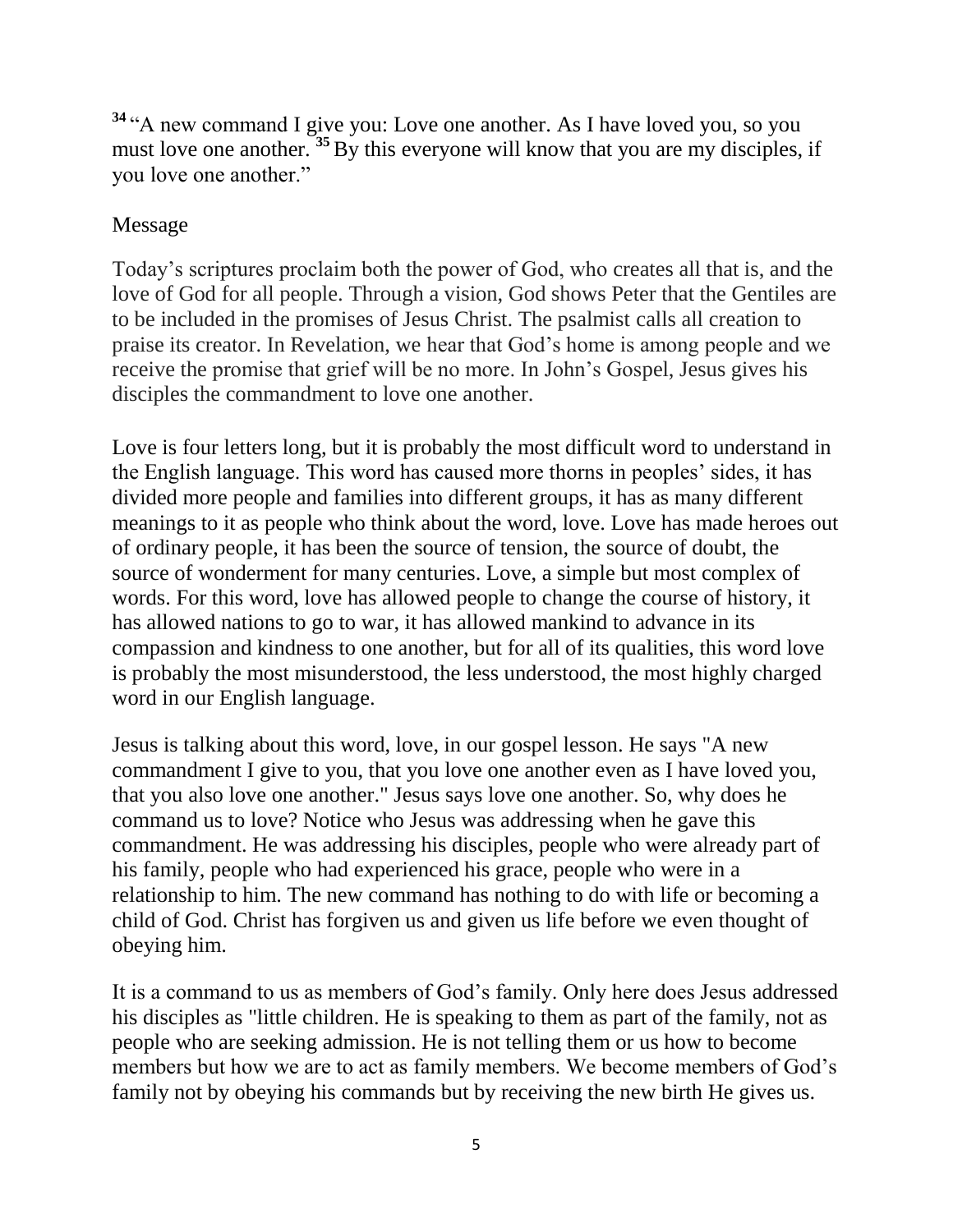Our obedience is how we glorify God. As part of the family, Jesus tells us how we are to give Glory to the Father of the family, by loving one another. Jesus is saying, if it is your intention to glorify God, to give praise to God who has made you a member of his household, if you want to respond to God's grace in your life, if you want to respond to God's love in your life, if you want to be a responsible family member, here is how to do that; obey the command of love.

Why does Jesus command us to love, because God has loved us so much that we should be motivated to reflect his love to others. As members of the family of God, our love reflects the love that God has for us.

"Love one another." It is the simplest, clearest, and hardest command of all. It is sort of like telling an young child or toddler to listen. It seems like an easy enough instruction, but for that child, listening is about the hardest thing to do, except maybe to sit still. Love one another. Jesus' words sound so very easy, but when we really get down to trying to live that out; we find ourselves weak, broken, sinful creatures, that it is not so very simple at all. Yet, this is nothing less than what Jesus commands of us. And this command stands at the very heart of Christianity; it encapsulates the full spirit of discipleship. When it comes to following Christ, there is nothing more important than to love one another as Christ has loved us.

It is far from easy to love the way Jesus commands us to, for ultimately, love shows itself most fully not by self-service or by simple declarations of affection, but by the service we render to the ones we profess to love, especially service that inconveniences us or that calls us to sacrifice.

You see love, the kind of love that Jesus commands of us, is all about the other person. Such love overflows into service not in order to show off how hard-work it is, but because that is its natural form. This is the kind of love the God has for us; the love that Jesus showed to this world during his time walking among us. It may take us a long time to understand how vastly great this love is; a lifetime, perhaps. But it is also at the core of getting to know who the true God is and what God is calling us to do. And here's what we need to know about the love that Jesus demanded of his disciples that night in the Upper Room just before he was arrested; there is no greater love than this. This love that Jesus asks of us is more than just "loving your neighbor as yourself." When Jesus says to us, "love one another as I have loved you," he's telling us to take ourselves completely out of the equation; true love is all about the other person, the love that Jesus asks of us is all about serving God by being obedient and by serving the needs of others. And isn't this exactly what Jesus did? The love that Jesus shows us and asks of us is a